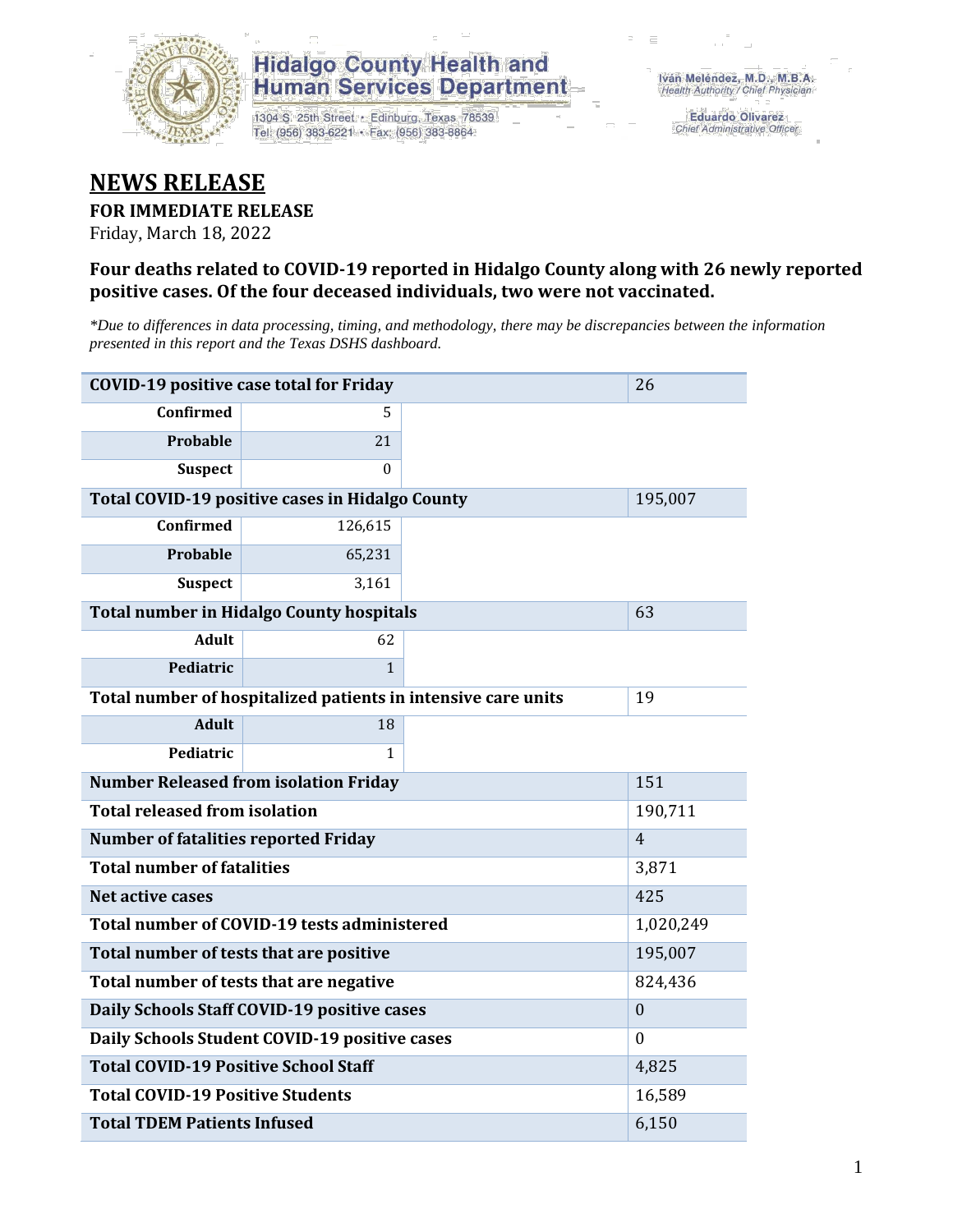

## **Hidalgo County Health and Human Services Department**

1304 S. 25th Street · Edinburg, Texas 78539 Tel: (956) 383-6221 · Fax: (956) 383-8864

Iván Meléndez, M.D., M.B.A. Health Authority / Chief Physician

> **Eduardo Olivarez** Chief Administrative Officer

*Hidalgo County uses the case status definition provided by the Texas Department of State Health Service's 2020 Epi Case Criteria Guide revised November 2020.*

- *1. Confirmed: A person who has tested positive through a molecular or PCR (oral or nasal swabs) test that looks for the presence of the virus's genetic material.*
- *2. Probable: A person who meets presumptive laboratory evidence through detection of COVID-19 by antigen test in a respiratory specimen.*
- *3. Suspect: A person who meets supported laboratory evidence through detection of specific antibodies in serum, plasma, whole body, and no prior history of being confirmed or probable case.*

*For more information of case status definition for COVID-19, please refer to:*

<https://www.dshs.state.tx.us/IDCU/investigation/epi-case-criteria-guide/2020-Epi-Case-Criteria-Guide.pdf>

| case breakdown by Age droup. |                        |  |  |  |
|------------------------------|------------------------|--|--|--|
| <b>Age Range</b>             | <b>Number of Cases</b> |  |  |  |
| $0 - 11$                     | 4                      |  |  |  |
| 12-19                        | 4                      |  |  |  |
| 20s                          | $\overline{2}$         |  |  |  |
| 30s                          | 3                      |  |  |  |
| 40s                          | 6                      |  |  |  |
| 50s                          | 3                      |  |  |  |
| 60s                          | $\overline{2}$         |  |  |  |
| $70+$                        | 2                      |  |  |  |
| Total:                       | 26                     |  |  |  |

## Case Breakdown by Age Group: The deaths include:

|   | <b>Age Range</b> | <b>Gender</b> | <b>City</b> |
|---|------------------|---------------|-------------|
|   | 60s              | Male          | Alamo       |
| 2 | 70+              | Male          | McAllen     |
| 3 | $70+$            | Male          | Undisclosed |
|   | 50s              | Male          | Pharr       |